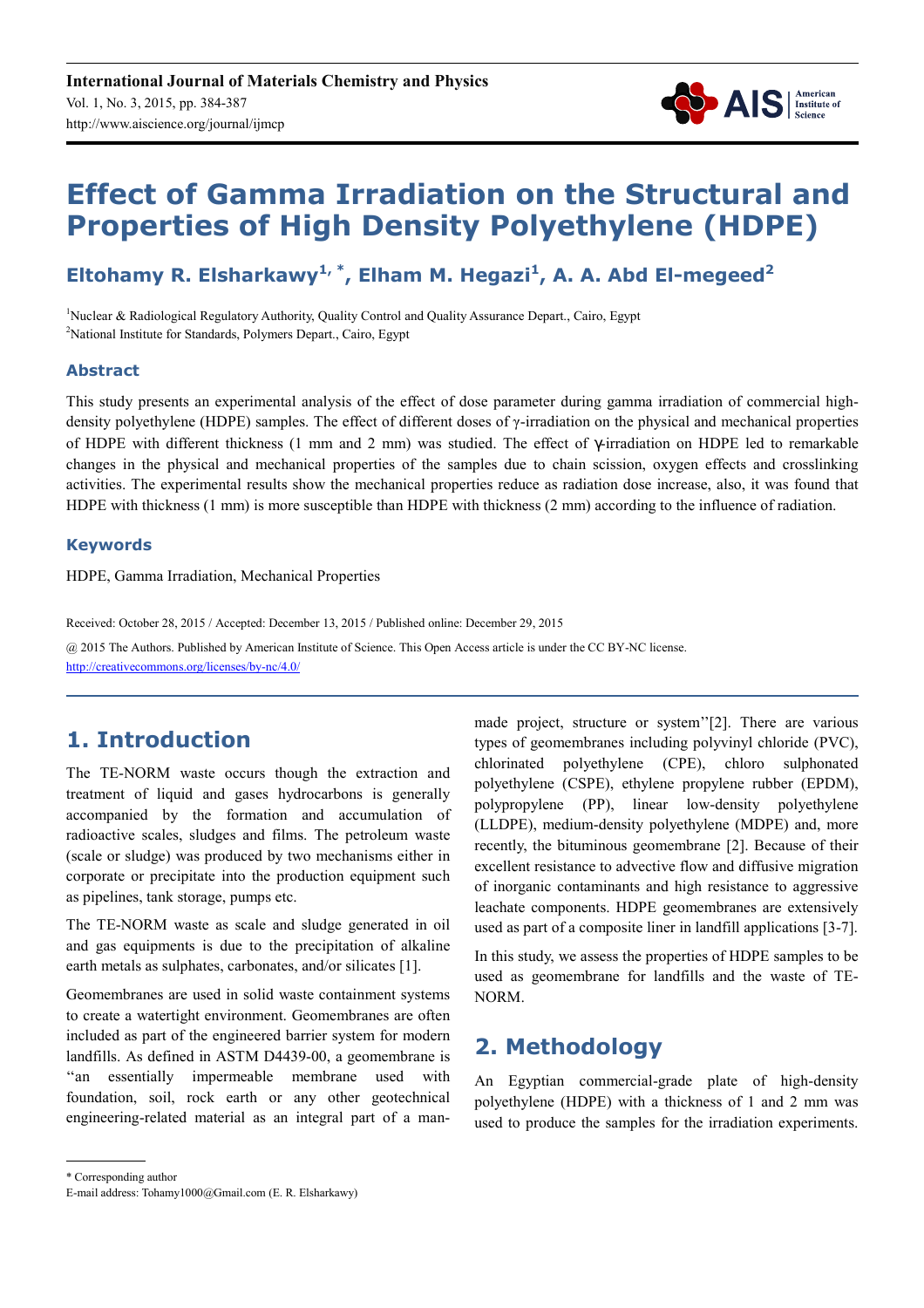Firstly, Swelling experiment procedure according to ASTM D471 is carried out by immersing three circular samples cut from the rubber sheets with 5-mm diameter in toluene solvent for 48 h to reach equilibrium at room temperature.

Secondly, for the mechanical tests, five dumbbells tensile specimens according to ASTM standard D 638-91; the mechanical tests were carried out on a ZWICK universal testing machine. Lastly, the hardness was measured using Shore Durometer Zwick 3150 and the Shore D Method. Tests were made before and after an exposure test to determine the relative resistance of a group of compounds to deterioration by γ-irradiation.

The gamma irradiation process was carried out in  ${}^{60}Co$ source of gamma facility represented at the National Center for Radiation Research and Technology (NCRRT) with rate 6.5 KGy/hr. The HDPE samples were irradiated to the required gamma doses (0, 50, 100, 150, 200, 250 and 500) KGy.

The surface of HDPE at (Zero and 0.6 MGy) was studies with JEOL. JSM-5600 LV Scanning Electron Microscope, (Japan). Samples are cut and are sputter–coated with gold using a microscope sputter coater, viewed through the microscope at National Center for Radiation Research and Technology, Cairo, Egypt.

### **3. Results and Discussion**

#### **3.1. SEM Study**



**Fig. 1.** SEM pictures of HDPE geomembrane.

Fig. 1 represents the surface morphology of the tensile fracture HDPE samples with 1mm and 2 mm thickness at (0, 100) KGy. The surfaces of 1mm – HDPE samples (nonirradiated) appeared rough and irregular but for 2mm- HDPE samples revealed homogenous, smoother surface. After irradiated at 100 KGy, the surface of 1mm seemed more aggregations and small cracks appear on the surface of polymers, but for 2 mm thickness showed more brittle and there are very deep cracks. The cracks, rough and inhomogeneous surface of the polymer is an indicator of the structural integrity of the observed samples, and thus good mechanical properties were obtained.

Many HDPE may crack when exposed to chemical environments and/or under stress due to the release of stored stresses acquired during the extrusion process. The standard polyethylene resins used for the past 10+ years in North America by the membrane manufacturers for waste containment applications are specially formulated to resist stress cracking. Therefore, stress cracking of polyethylene geomembranes is generally not an issue for established formulations that have been tested and certified by manufacturers of HDPE [8].

#### **3.2. Physical Properties**

Most thermoplastics polymers undergo degradation on the exposure to gamma irradiation. Deterioration of the physical and mechanical properties of the polymer takes place, due to the competition of increasing in crosslinking and chain scission.

Figures 2, 3 show the results of effect of γ-doses in swelling ratio and crosslinking density, respectively. It was observed that the change in swelling ratio were decreasing initially as dose increases because of increasing in crosslinking density as showed in Figure 2, but at 100 KGy there is an unusual increase in swelling ratio and decreasing in crosslinking density this can be attributed to chain scission in the matrix of the polymers [9].





**Fig. 2.** The effect of g-doses on the swelling ratio of HDPE samples.

**Fig. 3.** The effect of g-doses on the Crosslinking Density of HDPE samples.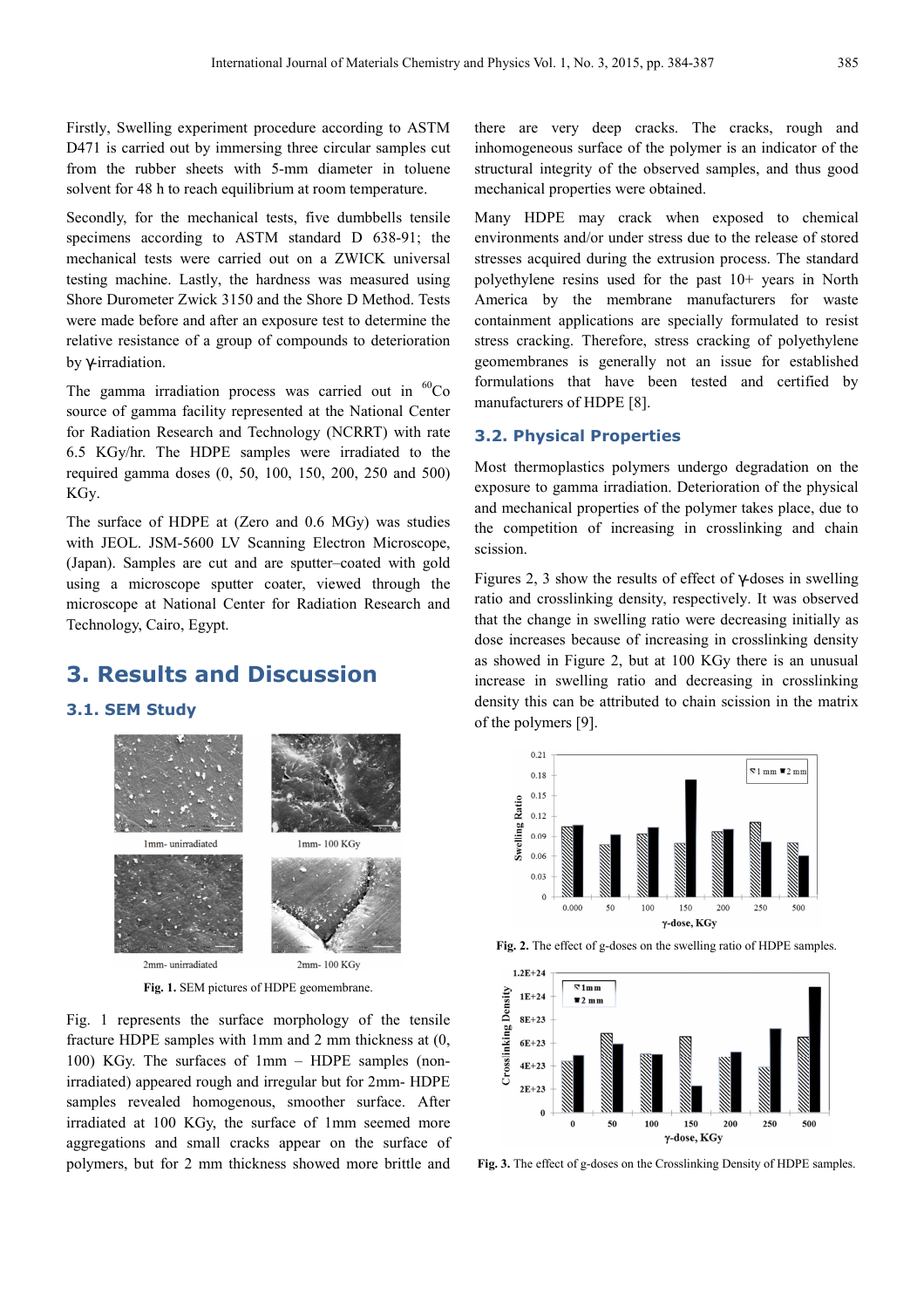#### **3.3. Mechanical Properties**

Since embrittlement is one of the major consequences of polymer degradation caused by ageing, the strain at break has been considered the appropriate degradation sensitive property, which is generally accepted as a property reflecting the material functionality [10]. The mechanical properties are studied by carrying out tensile test on irradiated samples. Figures (4) and (5) show the effect of different  $\gamma$ - doses on the tensile strength and elongation at break of HDPE samples, respectively. It was observed that as the dose increases the matrix structure of HDPE samples becomes more brittle as indicated by the reduction in elongation up to the fracture occur. The mechanical properties of HDPE samples were also assessed based on its tensile strength as shown in Figure 4. In this case, the tensile strength seems to decrease at lower doses. However, the elongation decrease as dose increases. This contradiction in the two parameters that measure mechanical properties that is, elongation at fracture and tensile strength can be resolved as follows: in general both chain scission and cross linking take place simultaneously and in a nonhomogeneous way across the sample [10, 11].





**Fig. 4.** The effect of g-doses on the Tensile Strength of HDPE samples.

**Fig. 5.** The effect of g-doses on the Elongation at Break of HDPE samples.

150

y-dose,KGy

200

100

250

500

500  $\Omega$ 

 $\Omega$ 

50

No significant changes of hardness were found after the irradiation on the HDPE samples. For the samples of HDPE with 2mm slightly decreased up to 100 KGy and then increased with increasing of γ-doses. For the samples of HDPE with 1mm the hardness values increased slightly with increasing of γ-dose up to 200 KGy. Higher doses of irradiation had no significant effect on the Shore A Hardness (Fig. 6).



**Fig. 6.** The effect of g-doses on the Hardness of HDPE samples.

For HDPE with thickness1mm, it is observed that, the tensile strength and elongation at break are increasing as, the γ-dose increases up to 50 KGy and then decreases with the more increasing of  $\gamma$ -doses. This may due to the cross linking density which increasing with γ-doses increased. While for HDPE with thickness 2 mm, it is observed that, the tensile strength and elongation at break are decreasing as, the γ-dose increases, and this may be due to very high densities of crosslinking and chain scission induced by irradiation. It has also been shown that the geomembrane thickness has a significant effect on its oxidative degradation indicated that the rate of oxidation decreases with increasing polymer film thickness and that thick films displayed longer induction time than thin ones [12]. This is because oxidation is a function of the number of oxygen molecules available to attack the polymer chains. Since the availability of oxygen in the geomembrane is essentially diffusion controlled, increasing thickness reduces the potential for oxygen to attack the polymer. Similar effects of geomembranes thickness on their degradation has been reported by Lopes et al. [13] who observed, from laboratory investigations, a greater reduction in the tensile strength for the thin geomembrane (1.0 mm thick) compared to the thick geomembrane (2.0 mm). McKellop [14] mentions a maximum oxidation at a depth of 0.5 to 2 mm. These results are supported by Premnath et al. [15] who suggest a maximum thickness of 1.6 mm as a way of assuring the complete oxygenation of irradiated samples. In addition to the oxidation near the sample surface caused by diffusion processes, some oxidation can also occur due to the dissolved oxygen in the sample core.

### **4. Conclusion**

It is important to observe that the experimental framework used in this work was designed to allow a comparative study of the physical and mechanical properties of non-irradiated and irradiated samples of a specific HDPE material. The